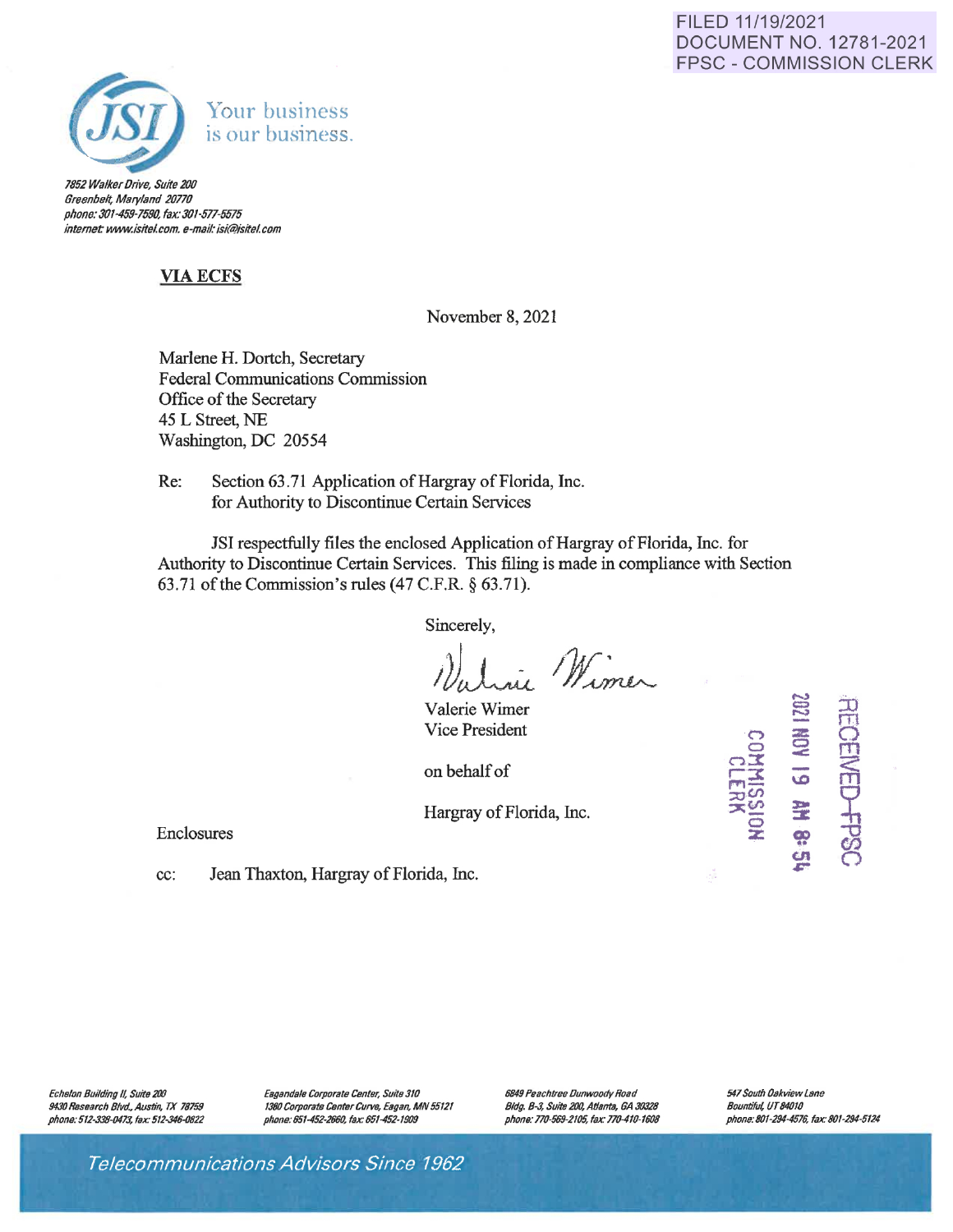### Before the FEDERAL COMMUNICATIONS COMMISSION Washington, D.C. 20554

| In the Matter of                                         |                     |
|----------------------------------------------------------|---------------------|
| Section 63.71 Application of<br>Hargray of Florida, Inc. | Comp. Pol. File No. |
| For Authority to Discontinue                             |                     |
| <b>Certain Services</b>                                  |                     |

#### **SECTION 63.71 APPLICATION**

Pursuant to Sections  $63.71$  of the Commission's Rules<sup>1</sup> and Section 214(a) of the Communications Act of 1934, as amended,<sup>2</sup> Hargray of Florida, Inc. ("Hargray of Florida" or the "Company") hereby files this application to discontinue the provision of local exchange, interconnected VoIP, long distance and data services to a portion of customers that the Company serves in the state of Florida ("Application").<sup>3</sup> In support of this Application, Hargray of Florida submits the following:

#### **I. Information Required by Section 63.71(a)(l) - (4)**

#### **A. Name and Address of Carrier**

Hargray of Florida, Inc. 870 William Hilton Parkway Building C Hilton Head Island, South Carolina 29938

For purposes of this Application, the Commission may contact:

Jean Thaxton, Senior Manager, Regulatory Hargray of Florida, Inc. 870 William Hilton Parkway Building C Hilton Head Island, South Carolina 29938 843-686-1258 Jean. Thaxton@htc.hargray.com

<sup>1</sup>*See* 47 C.F.R. § 63.71.

<sup>2</sup>*See* 47 U.S.C. § 214(a).

<sup>&</sup>lt;sup>3</sup> As required by Section 63.71(a) of the Commission's Rules, Hargray of Florida has notified and submitted a copy of this Application concurrent with this filing to the Florida Public Service Commission, the Governor of Florida, and the Secretary of the Department of Defense.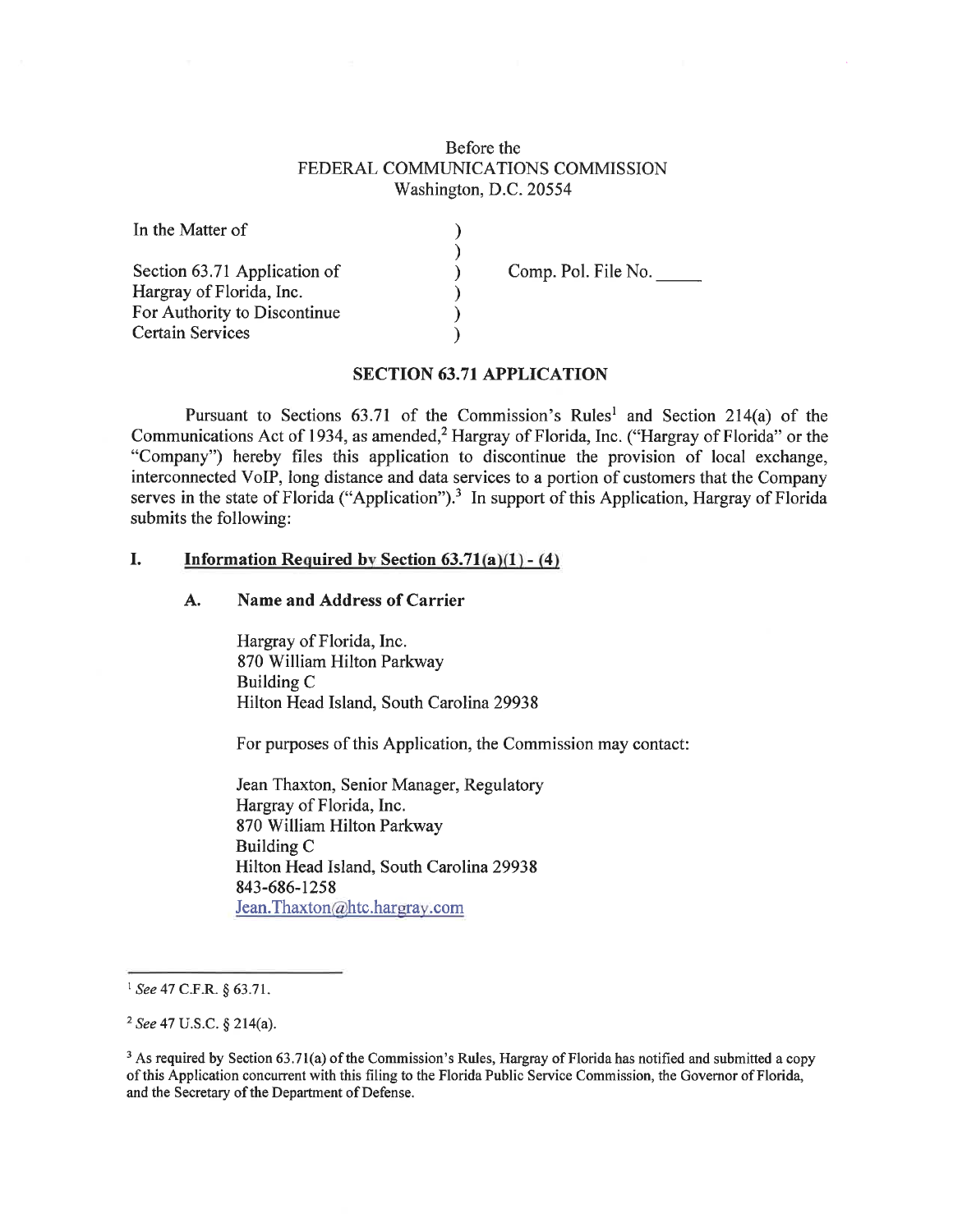#### **B. Date of Planned Service Discontinuance**

Hargray of Florida will discontinue competitive local exchange, interconnected VoIP, intrastate interexchange long distance,<sup>4</sup> and data services ("Affected Services") to a portion of its business customers in the state of Florida on or after January 31, 2022, upon completion of all necessary federal and state regulatory approvals.

#### **C. Points of Geographic Areas of Service Affected**

The Company provides the Affected Service to business customers within its Tallahassee Florida service area in Leon County. Discontinuance of the Affected Services is limited to only those customers who are served over circuits leased from a third party. The affected customers are located in the following Tallahassee Metropolitan Areas:

Golf Terrace Drive. Shannon Lakes Drive North Mahan Drive E. College A venue Village Square Blvd. Delta Blvd. Crawfordville Hwy E. Jefferson Street Remington Green Circle Paul Russel Road Remington Green Circle

There are no federally-recognized tribal areas in the service area affected by this Application.

#### **D. Brief Description of the Types of Service Affected**

Hargray of Florida proposes to discontinue competitive local exchange, interconnected VoIP, intrastate interexchange long distance, and data services provisioned over third party facilities.

<sup>4</sup>Affected Hargray of Florida customers receive interexchange and international long distance service from Low Country Carriers, Inc. d/b/a Hargray Long Distance Co. ("Hargray Long Distance"), a long distance affiliate of the Company. Hargray Long Distance holds international Section 214 authorization ITC-214-19890109-00003 for the provision of international long distance services to Hargray of Florida local exchange customers. Hargray Long Distance is separately filing a discontinuance with the FCC International Bureau pursuant to Section 63.19 for discontinuance of long distance services to a portion of its customer base.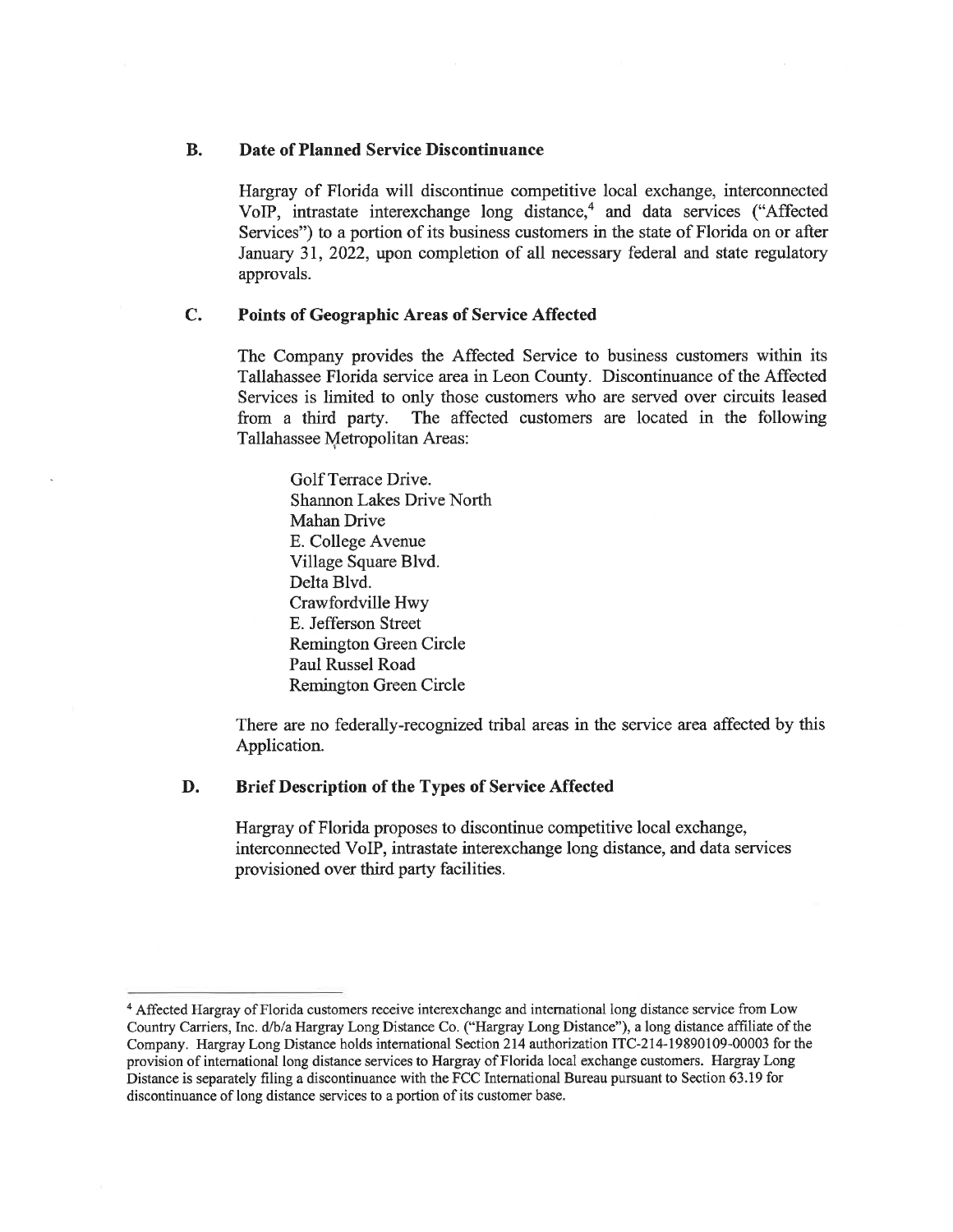#### II. **Brief Description of the Dates and Methods of Notice to All Affected Customers**

Written notices regarding the discontinuance of voice services were sent to the Company's affected customers by method of U.S. Postal Service Mail on November 1, 2021. Please reference Exhibit A which contains a sample of the Notice sent to the affected customers of this service.

#### III. **Status of Carrier**

Hargray of Florida is a competitive local exchange carrier and considered a non-dominant carrier with respect to the services that it proposes to discontinue in the state of Florida.

#### **IV. Circumstances of Discontinuance**

The decision to discontinue the Affected Service is a business decision of the Company. It is no longer economically viable to continue providing the Affected Services over leased facilities. A total of 11 business customers will be affected (no residential customers). Hargray of Florida clarifies that the service discontinuance is not the result of a change in technology. Discontinuance of the Affected Services will not adversely impact the affected customers who have the option of multiple alternative providers in the affected service area who offer services comparable to those the Company proposes to discontinue. These include Embarq Florida, Inc. d/b/a Centurylink, Windstream Nuvox, Inc., Deltacom, Inc., AT&T, MCC Telephony of Florida, LLC, Bandwidth.com CLEC, LLC, Onvoy, LLC, and Comcast Digital Phone.

#### **V. Certification**

On behalf of Hargray of Florida, Inc., I, the undersigned Vice President, David Armistead, hereby certify that the statements contained herein are true, complete and correct to the best of my knowledge and made in good faith.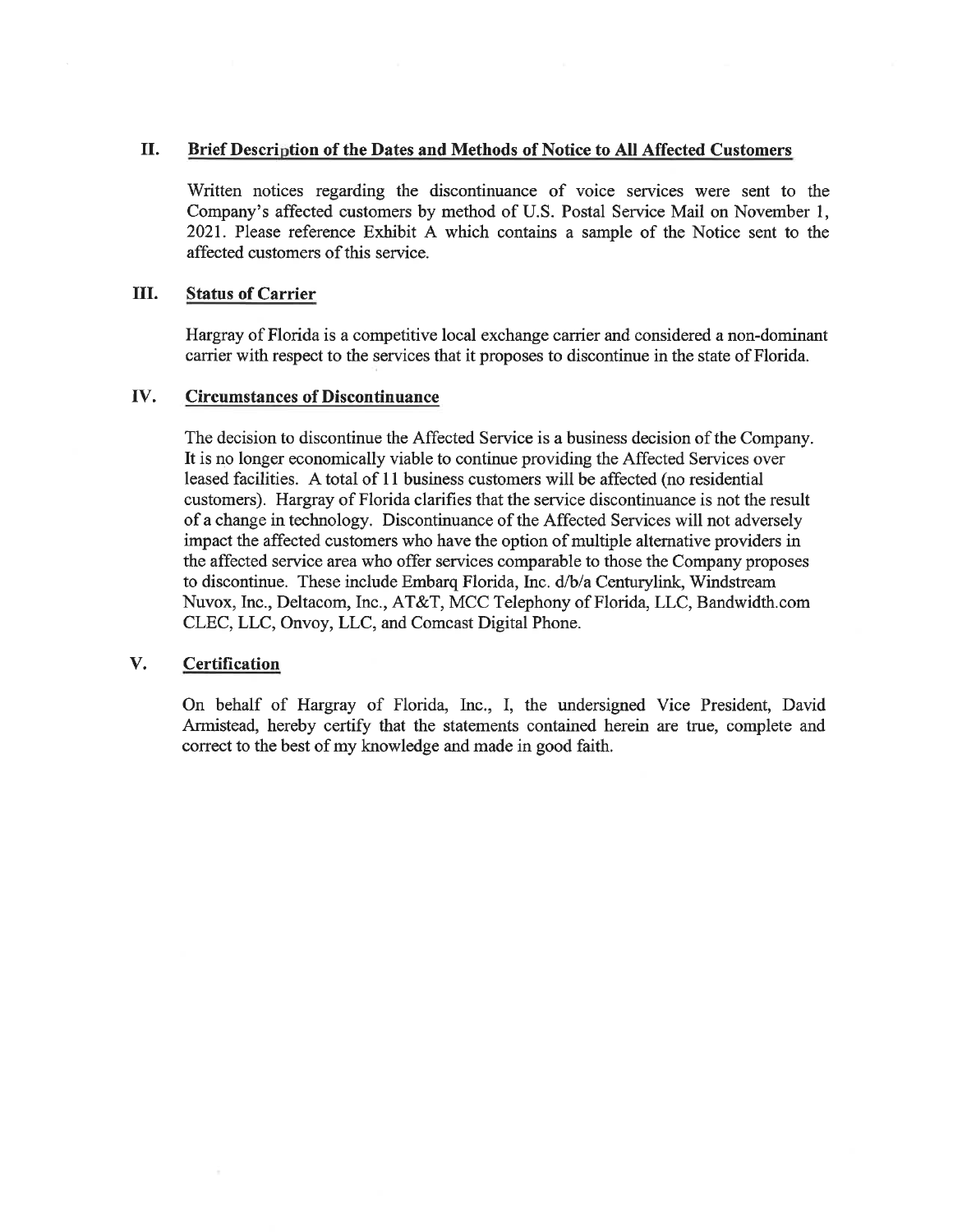### **VI. Conclusion**

For the reasons stated herein, the Company respectfully requests grant of this Application.

Respectfully Submitted,

Ċ

David Armistead, Senior Vice President Hargray of Florida, Inc. 870 William Hilton Parkway Building C Hilton Head Island, South Carolina 29938 843-686-1275 david.armistead@htc.hargray.com

November 8, 2021

Date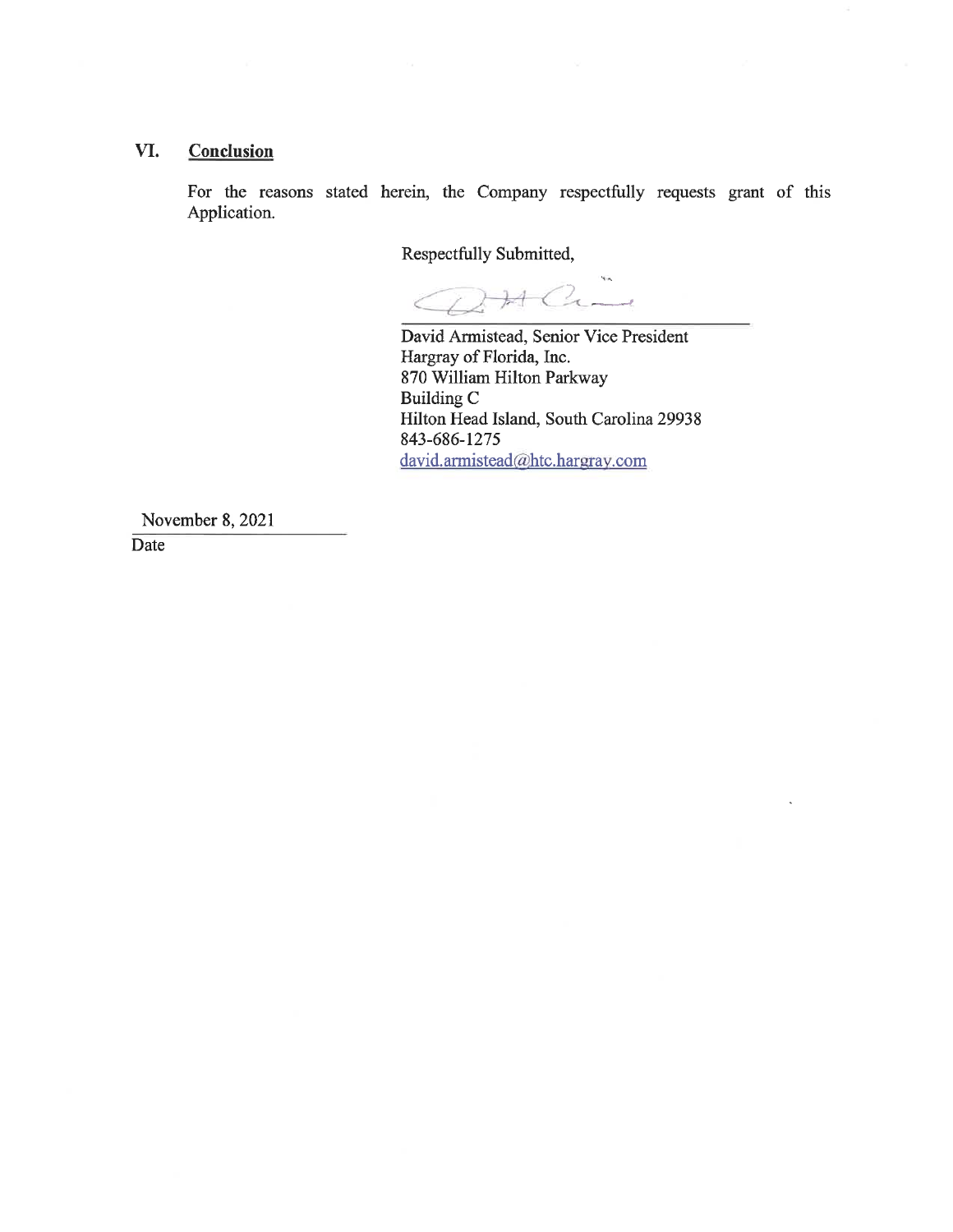#### CERTIFICATE OF SERVICE

I hereby certify that the foregoing Section 63.71 Application was served this 8th day of November 2021, by mailing true and correct copies thereof, postage prepaid, to the following persons at the addresses listed below.

Florida Public Service Commission Office of Commission Clerk 2540 Shumard Oak Blvd. Tallahassee, FL 32399-0850

Office of Governor Ron Desantis State of Florida The Capitol 400 S. Monroe St. Tallahassee, FL 32399-0001

Secretary of Defense Attn: Special Assistant for Telecommunications, Pentagon Washington, DC 20301

*Is/ Maril · Kluh*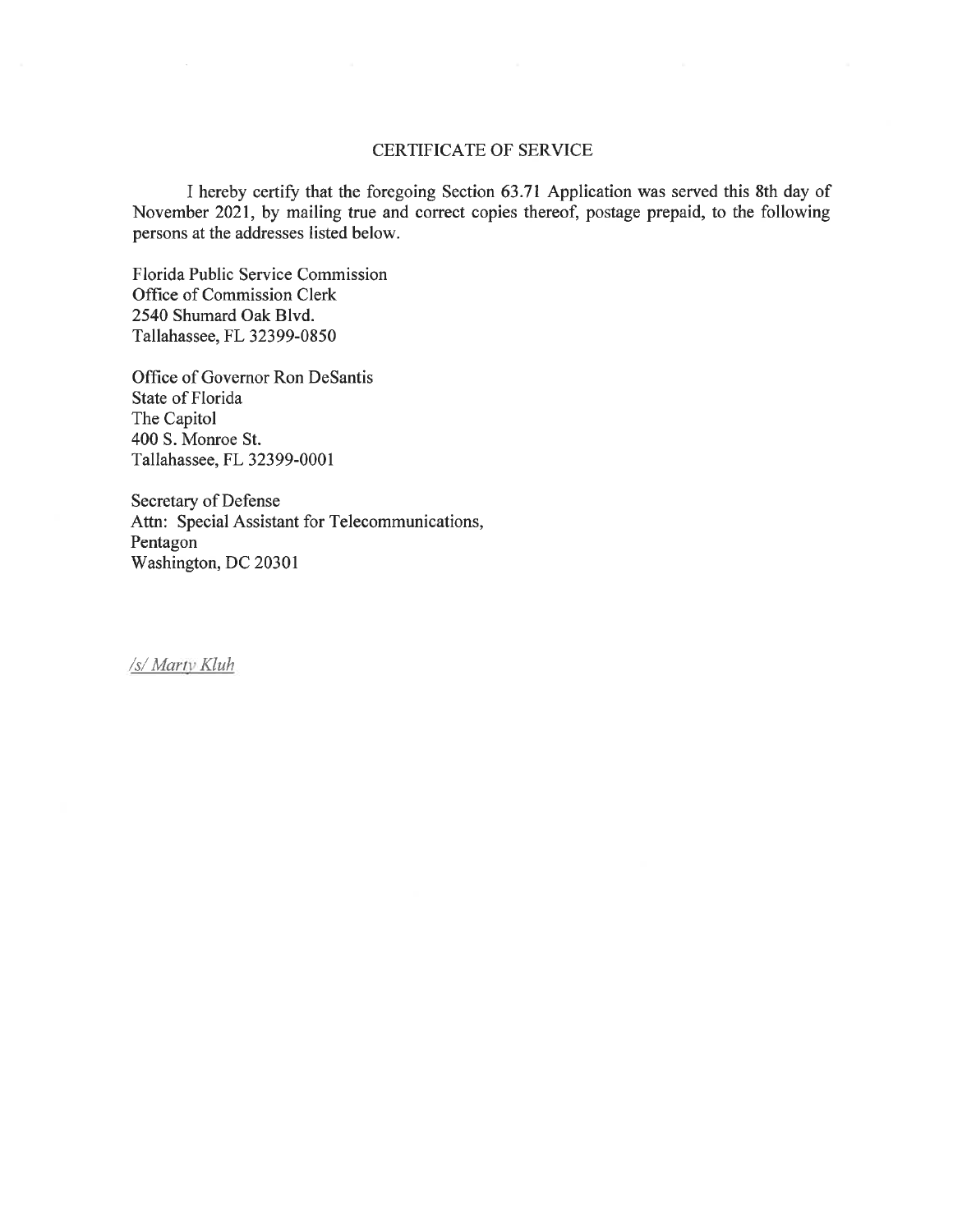# EXHIBIT A

# CUSTOMER NOTICE

 $\!\!$   $\!\!$   $\!\!$   $\!\!$   $\!\!$   $\!\!$   $\!\!$